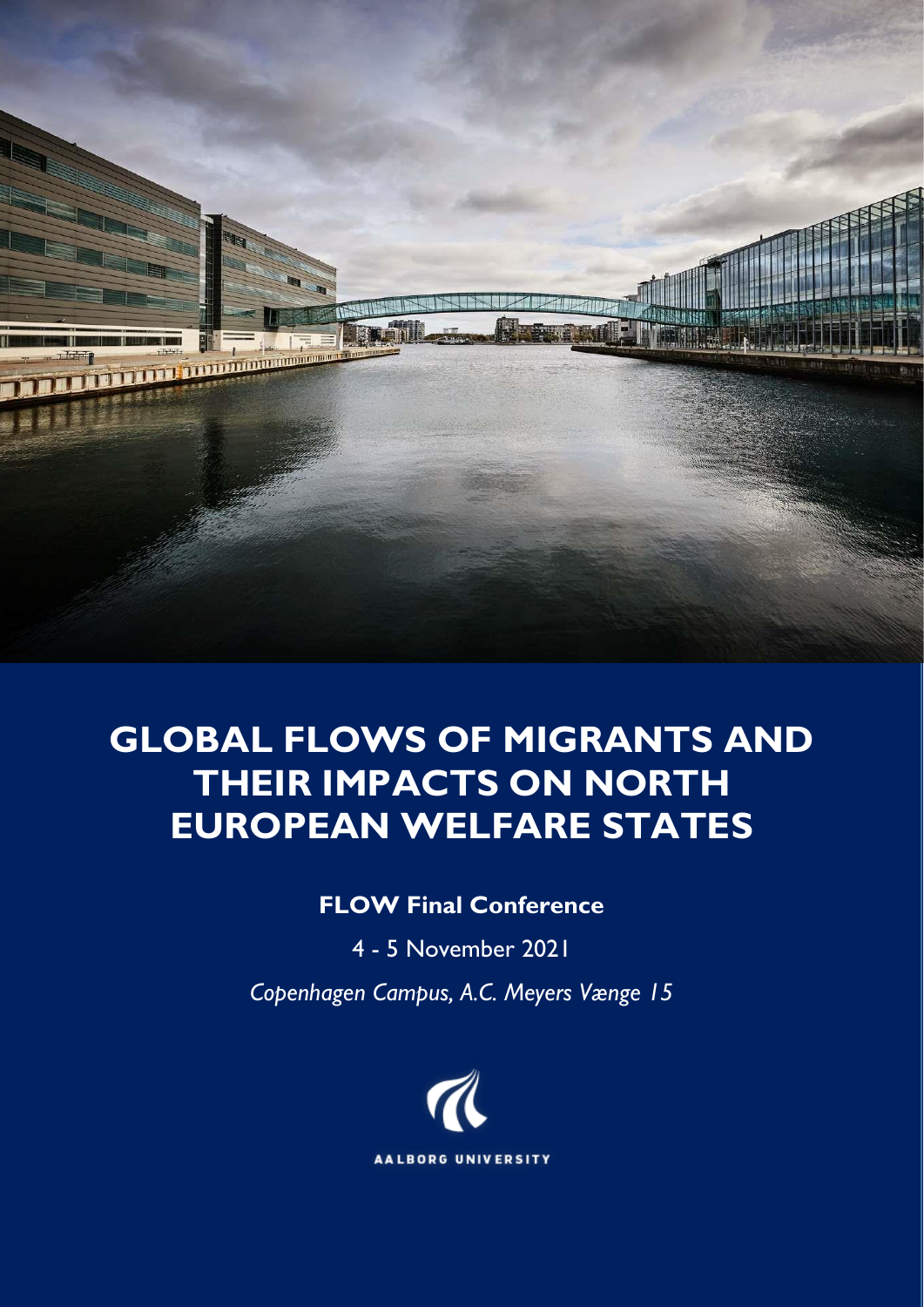## **How can the welfare state handle challenges concerning migration?**

Since 2018, an interdisciplinary research team of science and social science/humanities scholars has explored the effect of immigration on the developed North European welfare states and the possibilities for improving both the socioeconomic and the sociocultural integration of immigrants. A special emphasis has been on the consequences of climate changes for future migration flows. We invite stakeholders, professionals and scholars to discuss our results regarding managing migration flows and the ways in which the socioeconomic and sociocultural integration of immigrants may be improved in developed welfare states!

## **FLOW**

Aalborg University specializes in migration as a strategic research area. The university funded the project "Global flows of migrations and their impact on North European welfare states (FLOW)", 2018 – 2021, with 1.2 million euros. The FLOW team consists of an interdisciplinary group of political scientists, sociologists, geographers, historians and education scientists, coordinated by Professor Christian Albrekt Larsen. Since the FLOW project start in 2018, we have analysed migrant flows into Northern Europe with a special emphasis on climate changes, patterns of socioeconomic and sociocultural integration and practices within education and labour-market policies.

The FLOW project team have special expertise on migration issues in the Nordic context, especially in a Danish context. The members have unique access to and experience with Danish register and survey data on migration issues. All members of the FLOW project embrace the interdisciplinary approach – a hallmark of Aalborg University.

### **Keynotes**

Insights from Three Years of Interdisciplinary Research in Migration and the Welfare State *Christian Albrekt Larsen* 

Global Cross-border Mobilities and the Nordic Welfare State *Pauli Kettunen* 

Nordic Lessons from Managing Migration *Grete Brochmann*

Immigration, Crises, and the Populist Right: From Class Solidarity to Cultural **Solidarity** *Ferruh Yilmaz* 

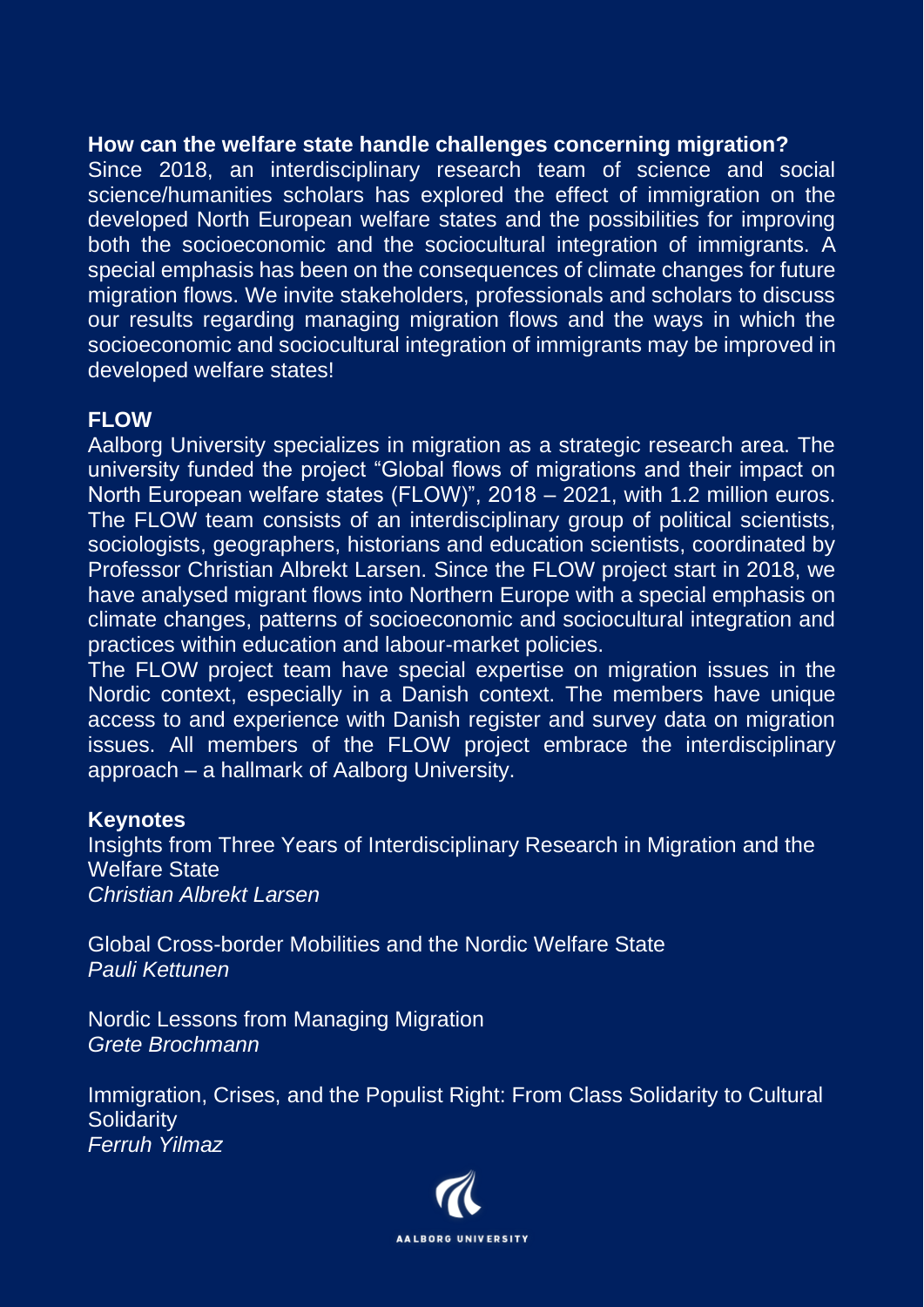### **Talk with the Minister**

Indvandringspolitik og fremtiden for den nordiske velfærdstat. Problemer og muligheder i de socialdemokratiske visioner.

[The future of the Nordic welfare state and migrant politics – problems and possibilities in the Social Democratic visions].

*Minister for Immigration and Integration Mattias Tesfaye in discussion with professor and expert in welfare state politics Jørgen Goul Andersen*

### **Seminar sessions on FLOW results**

Presentation and discussion of findings in dialogue with scholars in the research fields who participate with responding papers which also present their own research. Also stakeholders from relevant organisations with an academic background could be an option, e.g. as commentators of results

Panel 1: Understanding current and future flow of immigrants into Northern Europe. *Organized by Carsten Kessler & Lanciné Diop-Christensen*

Panel 2: Northern European public debates and opinions towards migration and integration. *Organized by Troels Fage Hedegaard & Mette Buchardt*

Panel 3: The labour market integration of immigrants and the discursive construction of migrant workers in Denmark. *Organized by Thomas Bredgaard & Trine Lund Thomsen*

Panel 4: Frontlines of socio-cultural integration of immigrants in the Nordics: Early integration efforts. *Organized by Karen Nielsen Breidahl & Nanna Ramsing Enemark*

Panel 5: Educational integration and roads to the labour market in Denmark *Organized by Jin Hui Li & Rasmus Lind Ravn* 

Panel 6: Narratives about migration and the future cohesion of the welfare state. *Organized by Martin Bak Jørgensen & Kristian Kriegbaum Jensen*

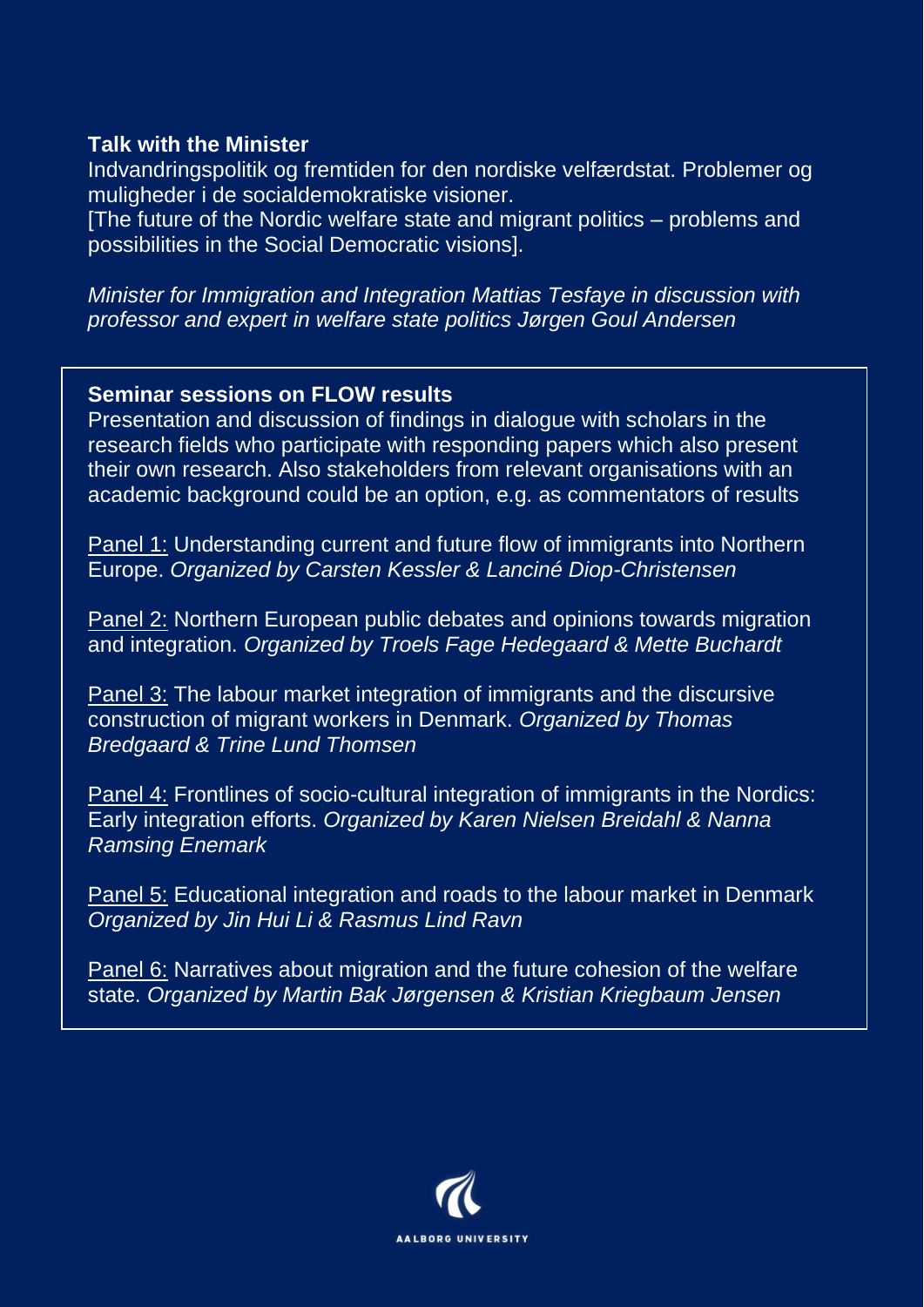**MIX – Centre for Displacement, Migration and Integration Studies** Opening of the new Migration and Integration Center at Aalborg University Advantages and disadvantages of interdisciplinary research. *Rector of Aalborg University Per Michael Johansen*

Future research on immigration, displacement and integration at Aalborg University. *Kristian Kriegbaum*

## **About the plenary speakers**





*Professor Emeritus of Political History in the Faculty of Social Sciences at the University of Helsinki. His research interests include nationalism and globalization,*  labour history and social movements, Nordic welfare states and working-life *institutions, education politics, and the conceptual history of politics.* 



#### *Grete Brochmann*

*Professor at the University of Oslo - Department of Sociology and Human Geography. Her main research field is international migration, European immigration policy, comparative integration policies in welfare states and in the Nordic region as well as historical studies of immigration to Norway. She chaired the Norwegian Welfare and Migration Committee, the so-called Brochmann Committee.*

#### *Ferruh Yilmaz*

*Associate professor at the Tulane University, Department of Communication. His main research interests include immigration, the social and political landscapes in Europe-focus on Denmark, discourse analysis and culturalization of discourse, media and political change.*







### *Christian Albrekt Larsen*

*Professor at Aalborg University, Centre for Comparative Welfare Studies at the Department of Politics and Society (CCWS). His research fields include "the Nordic model", welfare societies with open economies and multicultural settings, national identity and migrants, politics of welfare reforms, migration and assimilation in Northern Europe.*

#### *Jørgen Goul Andersen*

*Professor at Aalborg University, Centre for Comparative Welfare Studies at the Department of Politics and Society. His research interests include Nordic welfare states, labour markets, welfare policies and citizenship, nationalism, economic policy and Danish politics in general.*

#### *Mattias Tesfaye*

*Minister for Immigration and Integration. Member of the Folketing for The Social Democratic Party in Greater Copenhagen greater constituency from June 18th 2015. Candidate for The Social Democratic Party in Brøndby nomination district from 2014.*

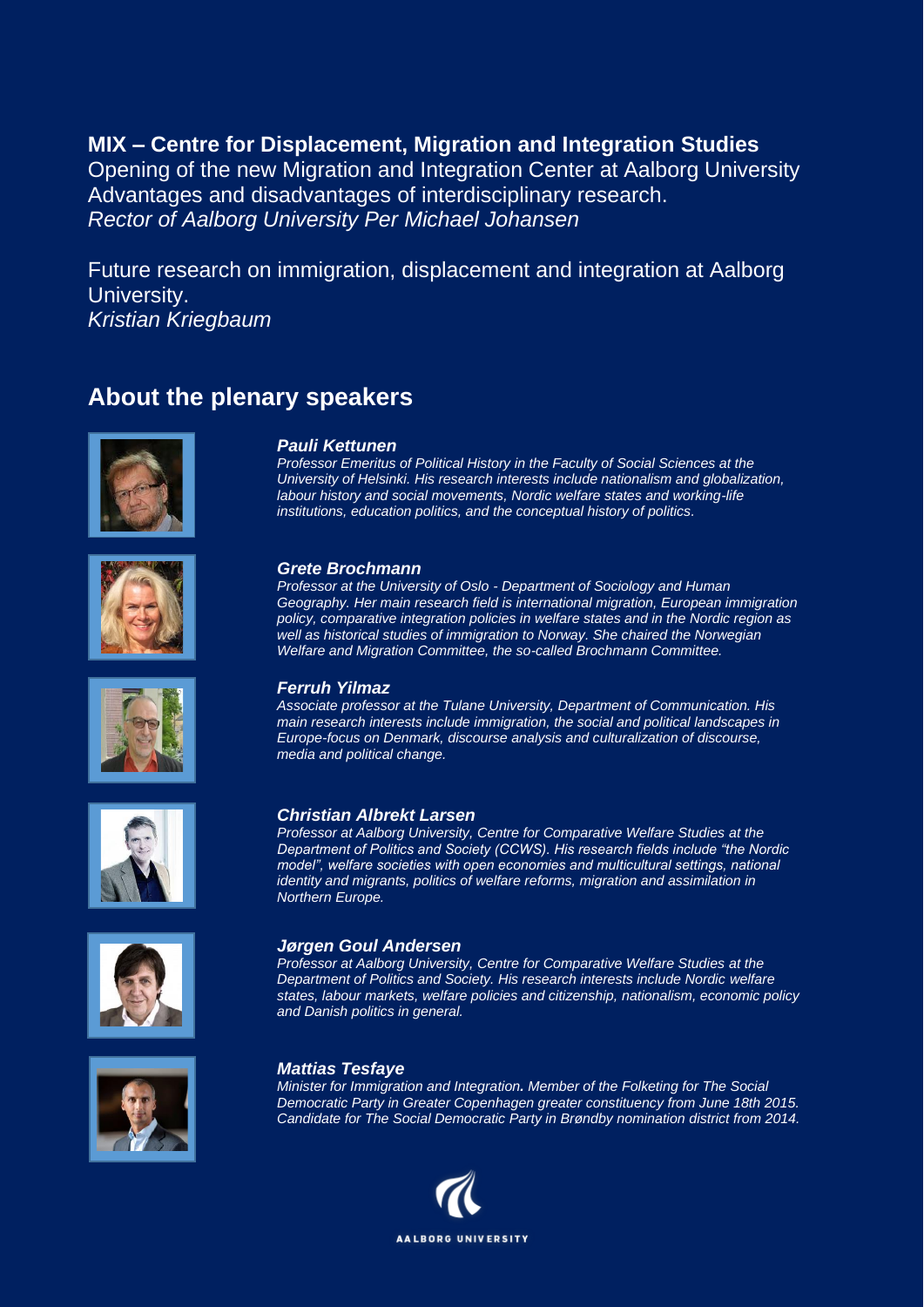## **Program**

## Thursday 4 Nov. 2021 *Venue: Room 1.008 (auditorium), ACM15*

| 11.15 -12.00                 | Light sandwich lunch for all registered participants       |
|------------------------------|------------------------------------------------------------|
| $12.00 - 12.15$              | <b>Opening by Mette Buchardt</b>                           |
| $12.15 - 13.00$              | Keynote 1 – Christian Albrekt Larsen: "Insights from Three |
|                              | Years of Interdisciplinary Research in Migration and the   |
|                              | <b>Welfare State"</b>                                      |
| <b>Chair: Mette Buchardt</b> |                                                            |
| <u> 13.15 - 13.30 </u>       | <b>Break</b>                                               |
| 13.30 - 14.30                | Panel 1 & Panel 2 (parallel sessions)                      |
| 14.30 - 14.45                | <b>Break</b>                                               |
| $14.45 - 16.15$              | Panel 3 & 4 (parallel sessions)                            |
| <u> 16.15 - 16.30 </u>       | <b>Break</b>                                               |
| 16.30 - 17.30                | Keynote 2 – Pauli Kettunen: "Global Cross-border           |

Mobilities and the Nordic Welfare State"

*Chair: Karen N. Breidahl*

## Friday 5 Nov. 2021

*Venue: Room 1.008 (auditorium), ACM15*

| $10.00 - 11.00$ | Keynote 3 – Grete Brochmann: "Nordic Lessons from<br><b>Managing Migration"</b> |
|-----------------|---------------------------------------------------------------------------------|
|                 | Chair: Martin Bak Jørgensen                                                     |
| $11.00 - 11.15$ | <b>Break</b>                                                                    |
| $11.15 - 12.15$ | Keynote 4 – Ferruh Yilmaz: "Immigration, Crises, and the                        |
|                 | Populist Right: From Class Solidarity to Cultural Solidarity"                   |
|                 | <b>Chair: Mette Buchardt</b>                                                    |
| $12.15 - 12.45$ | Lunch                                                                           |
| $12.45 - 14.00$ | Panel 5 & 6 (parallel sessions)                                                 |
| $14.00 - 14.15$ | <b>Break</b>                                                                    |
| $14.15 - 15.00$ | <b>Talk with the Minister</b>                                                   |
|                 | <b>Chair: Christian Albrekt Larsen</b>                                          |
| 15.00 - 15.30   | Official opening of the new research centre followed by a<br>light reception    |

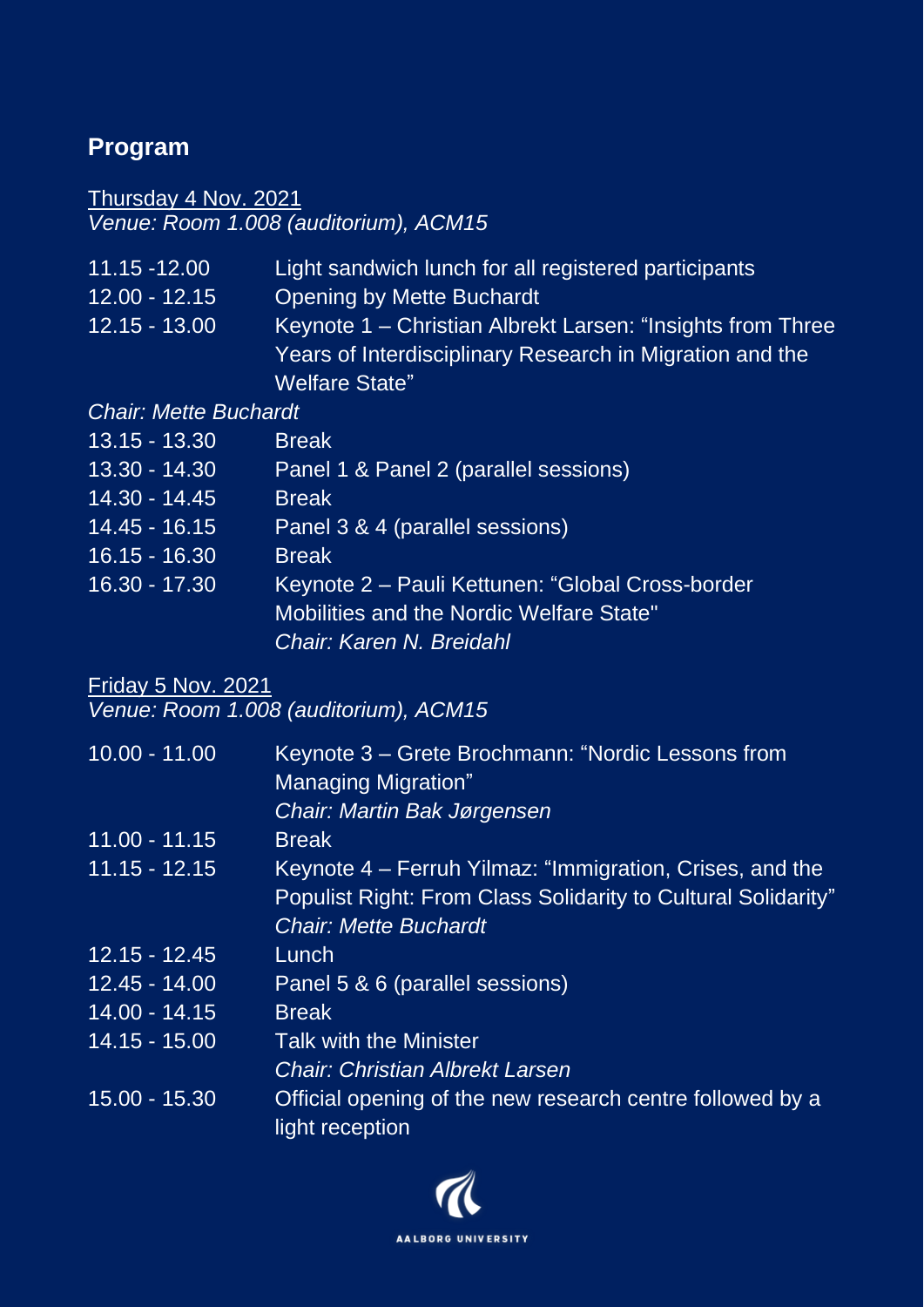## **Registration**

Please register via [this link](https://forms.office.com/r/f1SnEr5Krh) no later than 27 October 2021 (free of charge. First-come, first-served basis, limited number of seats available). Specific questions can be emailed to [Julie Skibsted Larsen.](mailto:skibsted@id.aau.dk?subject=FLOW%20Final%20Conference)

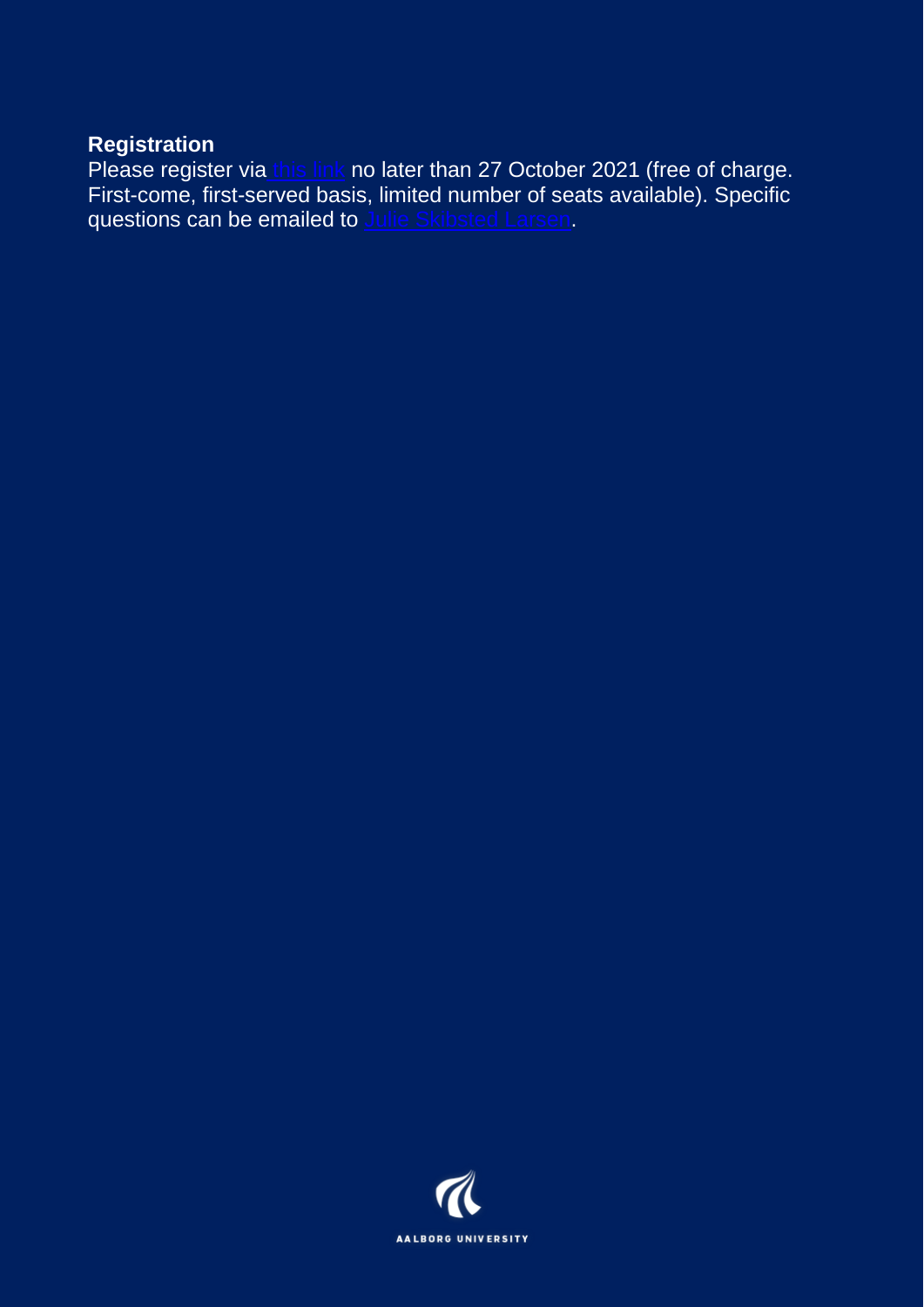## **Detailed program for the panel sessions**

## Panel 1: Understanding current and future flow of immigrants into Northern Europe

Organized by Lanciné Diop and Henning S. Hansen

Current migration trends cause policy makers to question the sustainability of the Nordic Welfare State. However, in order to address these future challenges to the Nordic welfare States, it is crucial to understand what drives present and future immigrants to the Nordic countries. This panel will discuss different ways of modelling current and future migration flows into the Northern European countries while considering a variety of pull and push factors including climate change in the origin countries and policies in the destination countries. The panel welcomes papers focusing on modelling the inflows of asylums seekers, labour migrants, climate migrants, etc., as well as papers that outline future scenarios of immigration into Europe, especially into North Western Europe. A thorough discussion of the methodological, empirical as well as theoretical progress in modelling current and future migration inflows is crucial to draw a more comprehensive picture to policy makers regarding possible scenarios for immigration these countries may face.

Thursday 4 Nov. 13.30-14.30 (venue: room 2.1.009)

| 13.30 - 13.50   | Lanciné Diop, Aalborg University: "The impact of<br>diaspora on the number and the selection of immigrants<br>in Denmark"                                                                                                      |
|-----------------|--------------------------------------------------------------------------------------------------------------------------------------------------------------------------------------------------------------------------------|
| $13.50 - 14.10$ | Marina Georgati and Carsten Keßler, Aalborg University:<br>"Spatially Explicit Population Projections: a case study in<br>Copenhagen, Denmark"                                                                                 |
| 14.10 - 14.30   | Javier Elío, Marina Georgati, Henning S. Hansen and<br>Carsten Keßler, Aalborg University: "Migration studies<br>with a Compositional Data approach: a case study of<br>population structure in the Capital Region of Denmark" |

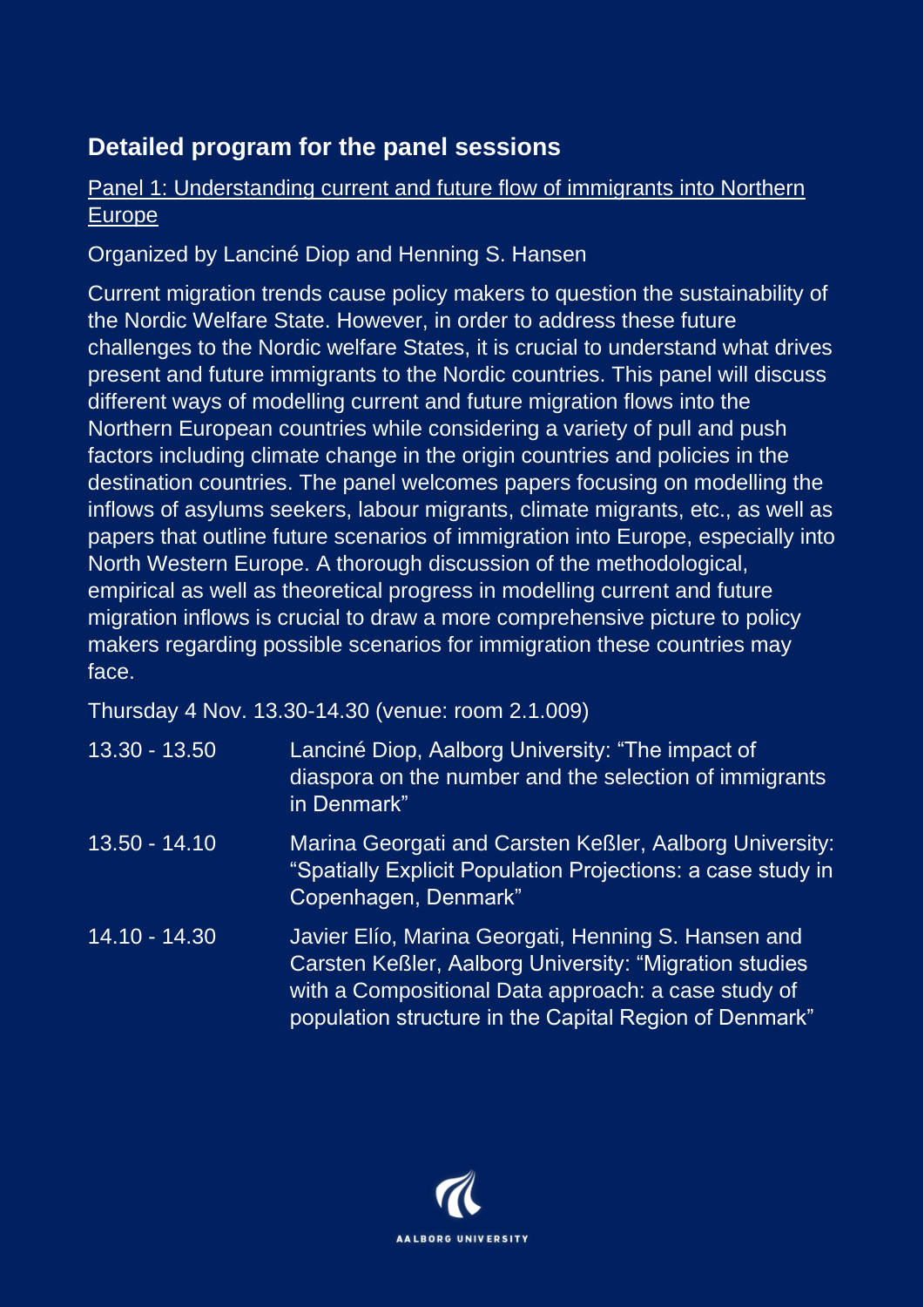## Panel 2: Northern European public debates and opinions towards migration and integration

Organized by Troels Fage Hedegaard & Mette Buchardt

Thursday 4 Nov. 13.30-14.30 (venue: room 2.1.042)

- 13.30 13.45 Mette Buchardt, Aalborg University: "Connections between public debates and policymaking. The case of Nordic welfare state education politics and the migrant students"
- 13.45 14.00 Troels Fage Hedegaard, Aalborg University: "The Muslim penalty: Results from a conjoint survey experiment on granting non-EU migrants permanent residency in four Western European countries"
- 14.00 14.15 Kristina Bakkær Simonsen, Aarhus University: "Moralizing Immigration: Political Framing, Moral Conviction, and Polarization in the United States and Denmark"
- 14.15 14.30 Questions and discussion

Panel 3: The labour market integration of immigrants and the discursive construction of migrant workers in Denmark and Sweden

Organized by Thomas Bredgaard & Trine Lund Thomsen

Thursday 4 Nov. 14.45-16.15 (venue: room 2.1.009)

| 14.45 - 15.05   | Thomas Bredgaard, Aalborg University: "Labour market<br>and refugees – main issues and challenges"                               |
|-----------------|----------------------------------------------------------------------------------------------------------------------------------|
| $15.10 - 15.30$ | Rasmus Lind Ravn & Trine Lund Thomsen, Aalborg<br>University: "Labour market policies and integration of<br>refugees in Denmark" |
| $15.35 - 15.55$ | Emma Ek Österberg, University of Gothenburg: "From<br>policy to practice: lessons from labour market integration<br>in Sweden"   |
| 15.55 - 16.15   | Discussion and questions                                                                                                         |

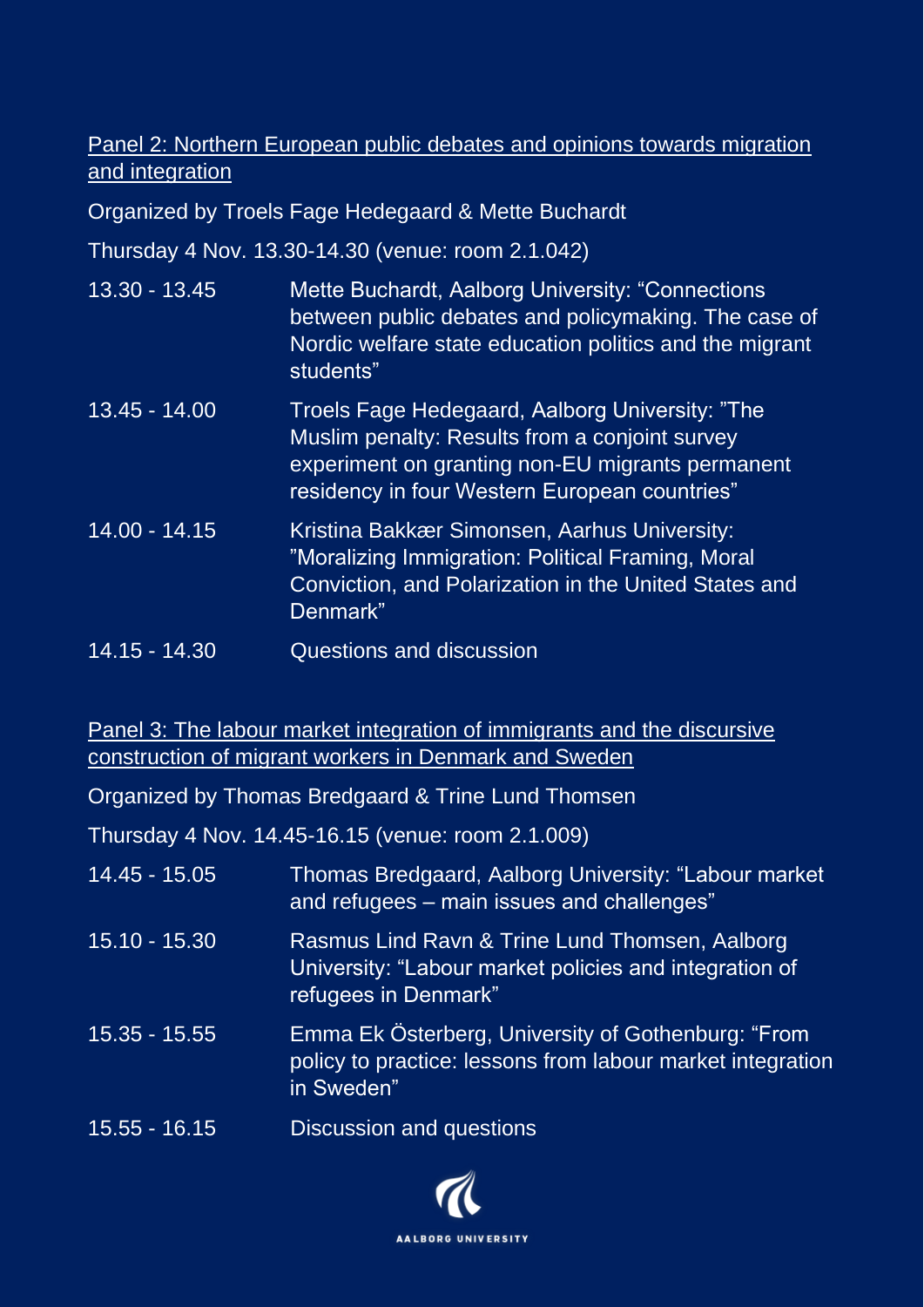## Panel 4: Frontlines of socio-cultural integration of immigrants in the nordics: early integration efforts

## Organized by Karen N. Breidahl & Nanna Ramsing Enemark

The panel deals with how socio-cultural integration of immigrants takes place within frontline organizations of the Nordic welfare states. The panel in particular focuses on the organizations (and their frontline staff) that deal with asylum seekers and newly arrived immigrants forming their formative experiences of the society they are currently living. Experiences that shape their subsequent socio-cultural integration trajectories including those relating to democratic norms, institutional trust and societal participation.

Thursday 4 Nov. 14.45-16.15 (venue: room 2.1.042)

| $14.45 - 15.00$ | Hanne C. Kavli, Fafo Norway: "Trust building among<br>refugees and why we should care about the impact of<br>welfare state institutions?"                                                                                                                                                                                                |
|-----------------|------------------------------------------------------------------------------------------------------------------------------------------------------------------------------------------------------------------------------------------------------------------------------------------------------------------------------------------|
| 15.00 - 15.05   | <b>Questions and comments</b>                                                                                                                                                                                                                                                                                                            |
| 15.05 - 15.20   | Karen N. Breidahl, Aalborg University: "Dealing with<br>competing concerns for inclusion and exclusion at the<br>edge of the welfare state: Ways to navigate while<br>waiting in the asylum system and why it matters!"                                                                                                                  |
| 15.20 - 15.25   | Questions and comments                                                                                                                                                                                                                                                                                                                   |
| 15.25 - 15.40   | Louise Dånge (formerly Buhl Andersen), Aalborg<br>University: "What are the strategies municipalities adopt<br>and the realities frontline social workers meet, when<br>supporting the resettlement of young refugees?<br>Learning from two Danish municipalities during the<br>unfolding of changing integration policies in 2018-2020" |
| 15.40 - 15.45   | <b>Questions and comments</b>                                                                                                                                                                                                                                                                                                            |
| 15.45 - 16.00   | Nanna Ramsing Enemark, Aalborg University:<br>"Municipal variations in early integration efforts for newly<br>arrived migrant pupils in the Danish comprehensive<br>school"                                                                                                                                                              |
| 16.00-16.15     | Discussion and questions                                                                                                                                                                                                                                                                                                                 |

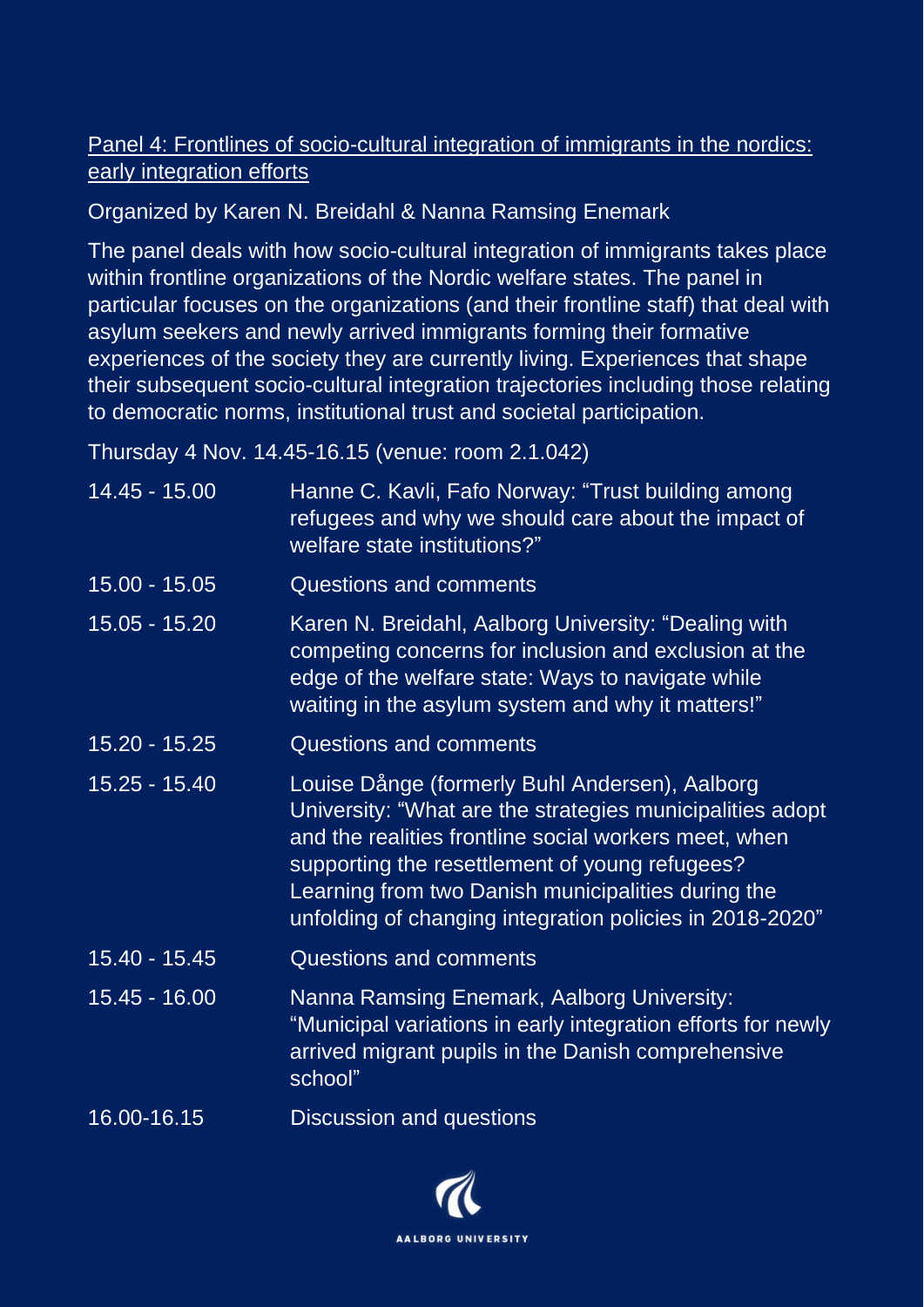Panel 5: Educational integration and roads to the labor market in Denmark - The migrants' encounter with the welfare system

Organized by Jin Hui Li & Rasmus Lind Ravn

Friday 5 Nov. 12.45-14.00 (venue: room 2.1.009)

| 12.45 - 13.10          | Rasmus Landersø, Rockwool Fonden: "Lowering<br><b>Welfare Benefits: Intended and Unintended</b><br><b>Consequences for Migrants and their Families"</b> |
|------------------------|---------------------------------------------------------------------------------------------------------------------------------------------------------|
| <u> 13.10 - 13.20 </u> | Jin Hui Li, Aalborg University: "The production of social<br>class in education $-$ experiences from the former<br>migrant students"                    |
| 13.20 - 13.30          | Rasmus Lind Ravn, Aalborg University: "Collaboration or<br>coercion? The role of employment service caseworkers<br>working with refugees"               |
| 13.30 - 14.00          | Discussion and questions                                                                                                                                |

## Panel 6: Narratives about migration and the future of cohesion of the welfare state

Organized by Martin Bak Jørgensen and Kristian Kriegbaum Jensen

Friday 5 Nov. 12.45-14.00 (venue: room 2.1.042)

This session features a discussion of whether the cohesion of the welfare is affected by how immigrants are represented in media and politics. This overall topic is addressed in the context of how immigration and integration politics is developing in Denmark and Europe. The panel includes both academics and practitioners.

Panel: Peter Thisted Dinesen (University of Copenhagen), Garbi Schmidt (Roskilde University), Rasmus Brygger (Director of Danmarks Videnscenter for Integration) and Aydin Soei (sociologist and author)

| 12.45-13.10 | Peter Thisted Dinesen and Garbi Schmidt with a<br>research-based perspective |
|-------------|------------------------------------------------------------------------------|
| 13.10-13.40 | <b>Panel discussion</b>                                                      |
| 13.40-14.00 | Questions from the audience                                                  |